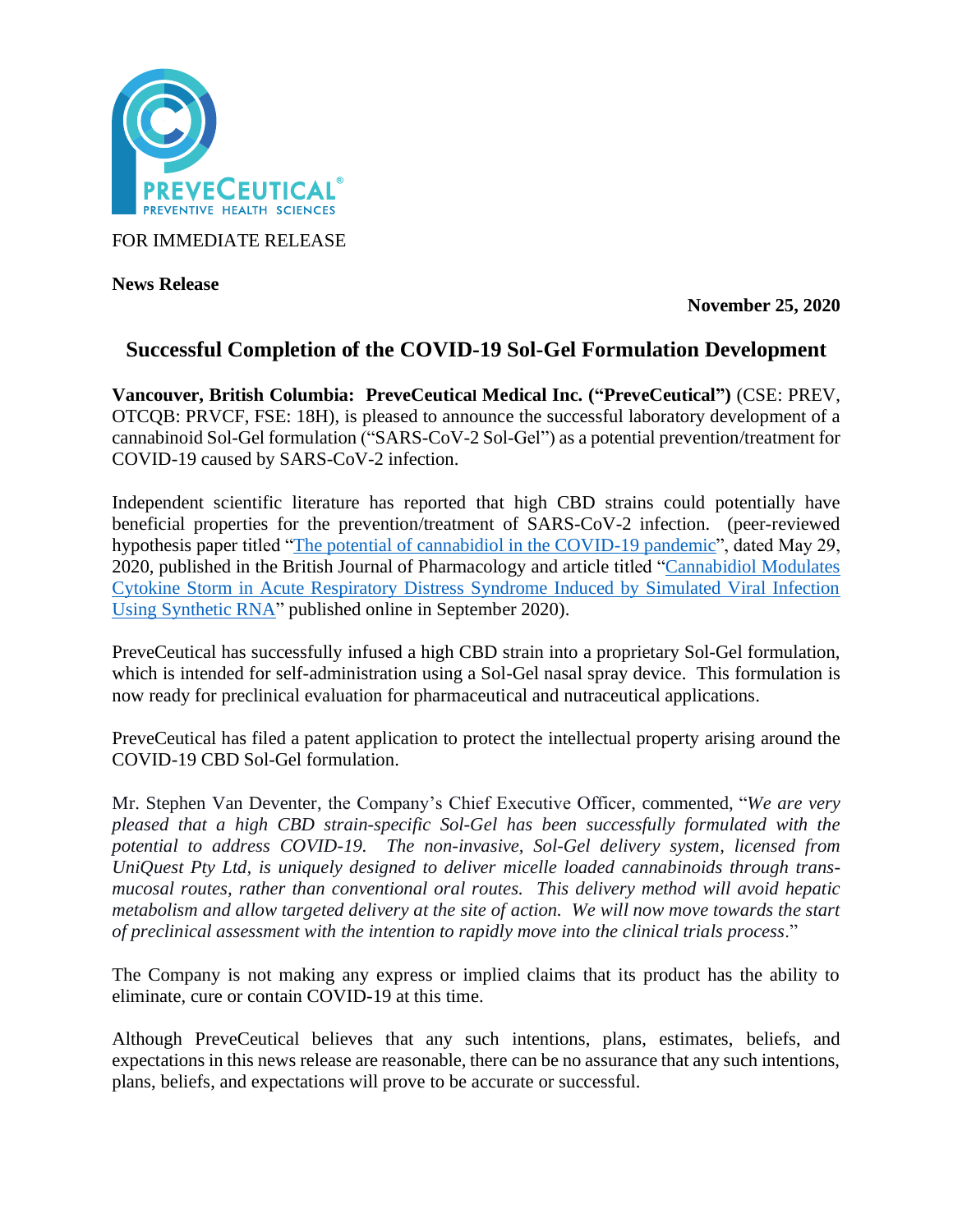#### *About PreveCeutical*

PreveCeutical is a health sciences company that develops innovative options for preventive and curative therapies utilizing organic and nature identical products.

PreveCeutical aims to be a leader in preventive health sciences. The Company's current research and development programs include dual gene curative and preventive therapies for diabetes and obesity; the Cannabidiols Sol-gel Program aiming to provide relief across a range of indications from pain, inflammation, seizures, and neurological disorders. Nature Identical™ peptides for the treatment of various ailments; non-addictive analgesic peptides as a replacement to the highly addictive analgesics such as morphine, fentanyl and oxycodone; and a therapeutic product for treating athletes who suffer from concussions (mild traumatic brain injury).

For more information about PreveCeutical, please visit our website [www.PreveCeutical.com](http://www.preveceutical.com/) or follow us on [Twitter](http://twitter.com/PreveCeuticals) and [Facebook.](http://www.facebook.com/PreveCeutical)

### *On behalf of the Board of Directors of PreveCeutical*

*Stephen Van Deventer, Chairman and Chief Executive Officer*

## *For further information, please contact:*

*Stephen Van Deventer: +1 604 306 9669*

*Or Investor Relations* [ir@preveceutical.com](mailto:ir@preveceutical.com)

#### *Forward-Looking Statements:*

This news release contains forward-looking statements and forward-looking information (collectively, "forwardlooking statements") within the meaning of applicable Canadian and U.S. securities legislation, including the United States Private Securities Litigation Reform Act of 1995. All statements in this news release that are not purely historical are forward-looking statements and include any statements regarding beliefs, plans, expectations and orientations regarding the future, including, without limitation, the successful development of the COVID-19 CBD Sol-Gel formulations as a potential treatment for COVID-19 caused by SARS-CoV-2 infection, that PreveCeutical will seek fast track solutions from various governmental regulators with respect to the COVID-19 CBD Sol-Gel formulations once their development is complete, the anticipated timing of continued research interests of PreveCeutical, PreveCeutical's anticipated business plans, and its prospects of success in executing its proposed plans. Often, but not always, forward-looking statements can be identified by words such as "will", "pro forma", "plans", "expects", "may", "should", "budget", "schedules", "estimates", "forecasts", "intends", "anticipates", "believes", "potential", "proposes" or variations of such words including negative variations thereof and phrases that refer to certain actions, events or results that may, could, would, might or will occur or be taken or achieved. Forward-looking statements are based on certain assumptions regarding PreveCeutical, including expected growth, results of operations, including PreveCeutical's research and development activities, performance, industry trends, growth opportunities, that the appropriate CBD extracts required for research on the COVID-19 CBD Sol-Gel formulations, that PreveCeutical will be granted requisite expedited approvals by governmental regulators with respect to the COVID-19 CBD Sol-Gel formulations, and that PreveCeutical will be able to obtain the financing required to carry out the COVID-19 CBD Sol-Gel Program, retain and attract qualified research personnel and obtain and/or maintain the necessary intellectual property rights needed to carry out future business activities.

Actual results could differ from those projected in any forward-looking statements due to numerous factors including, risks and uncertainties relating to: complexities and delays in connection with research and development activities and the actual results of research and development activities including the successful development of the COVID-19 CBD